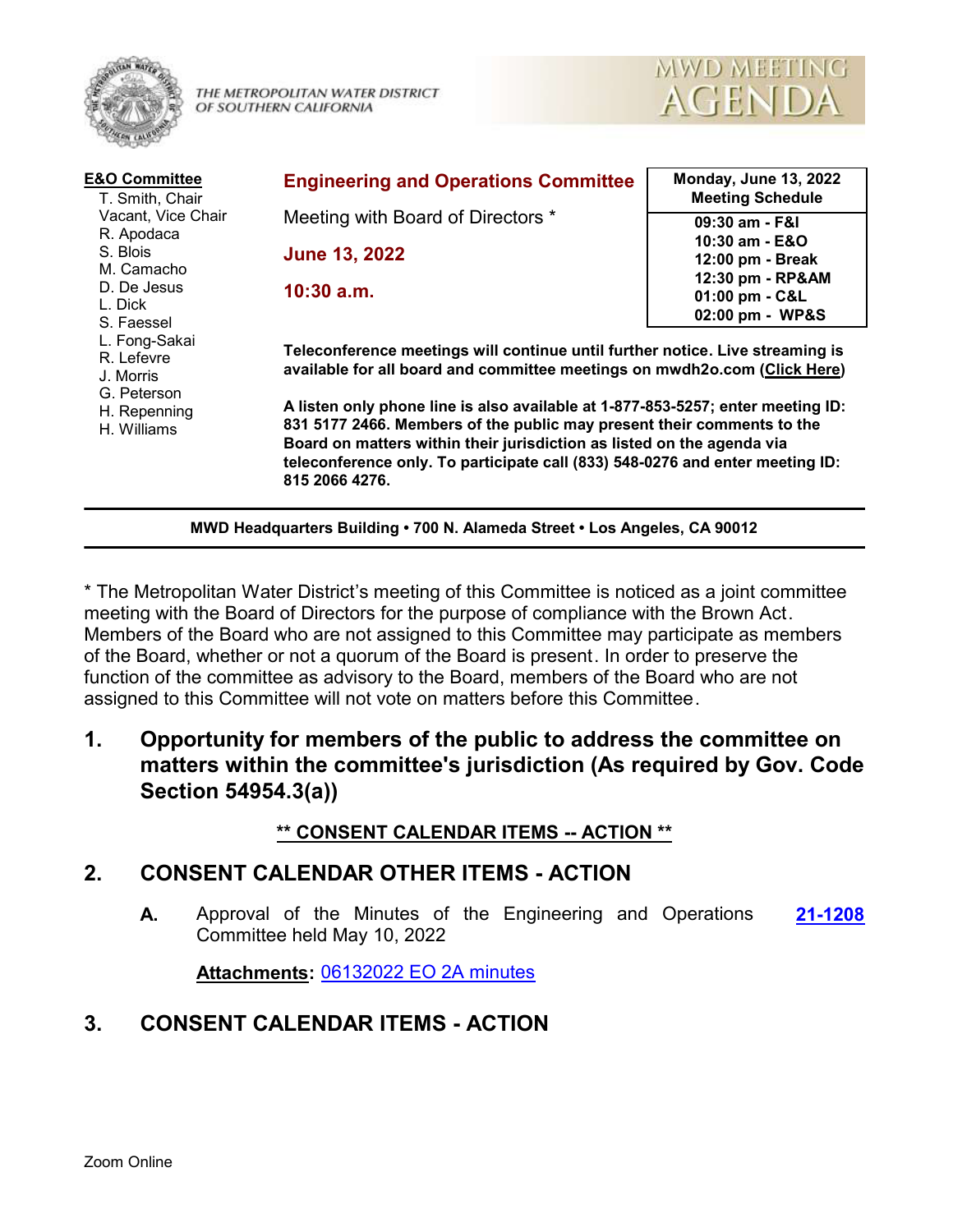**7-5** Authorize three-year agreements with Power-Tech Engineers, Inc., **[21-1195](http://mwdh2o.legistar.com/gateway.aspx?m=l&id=/matter.aspx?key=2287)** HDR, Inc., Mangan, Inc., and Burns & McDonnell Engineering Company, Inc., each in a not-to-exceed amount of \$2,250,000, for specialized technical services to enhance arc flash protection at Metropolitan facilities; the General Manager has determined that this proposed action is exempt or otherwise not subject to CEQA

[06142022 EO 7-5 B-L](http://mwdh2o.legistar.com/gateway.aspx?M=F&ID=42f448df-43bd-4891-93f1-ecce1a3e7185.pdf) **Attachments:** [06132022 EO 7-5 Presentation](http://mwdh2o.legistar.com/gateway.aspx?M=F&ID=e3a10c91-0b3a-4b68-a20b-f90e402ce4af.pdf)

**7-6** Adopt the CEQA determination that the proposed action was **[21-1196](http://mwdh2o.legistar.com/gateway.aspx?m=l&id=/matter.aspx?key=2288)** previously addressed in the certified 2022 Final Program EIR and related CEQA documents; and award a \$6,176,521 contract to Siemens Industry, Inc. for the construction of battery energy storage systems at the F. E. Weymouth Water Treatment Plant; and authorize an increase of \$300,000 to an agreement with Stantec Inc. for construction support for a new not-to-exceed total of \$1,750,000

[06142022 EO 7-6 B-L](http://mwdh2o.legistar.com/gateway.aspx?M=F&ID=e07fe239-d859-4ce4-ada4-72f09bb37b37.pdf) **Attachments:** [06132022 EO 7-6 Presentation](http://mwdh2o.legistar.com/gateway.aspx?M=F&ID=0ae6e050-1758-4984-814f-832650d77267.pdf)

**7-7** Award a \$2,257,897 contract to Leed Electric, Inc. for replacement **[21-1197](http://mwdh2o.legistar.com/gateway.aspx?m=l&id=/matter.aspx?key=2289)** of ozone power supply units at the Joseph Jensen Water Treatment Plant; the General Manager has determined that the proposed action is exempt or otherwise not subject to CEQA

[06142022 EO 7-7 B-L](http://mwdh2o.legistar.com/gateway.aspx?M=F&ID=8755da10-44d1-449d-b730-00be847110c4.pdf) **Attachments:** [06132022 EO 7-7 Presentation](http://mwdh2o.legistar.com/gateway.aspx?M=F&ID=d999a389-2396-479e-98e8-b80c025940d5.pdf)

#### **\*\* END OF CONSENT CALENDAR ITEMS \*\***

# **4. OTHER BOARD ITEMS - ACTION**

**NONE** 

# **5. BOARD INFORMATION ITEMS**

**NONE** 

# **6. COMMITTEE ITEMS**

**a.** Regional Recycled Water Program Update **[21-1213](http://mwdh2o.legistar.com/gateway.aspx?m=l&id=/matter.aspx?key=2305)**

**Attachments:** [06132022 EO 6a Presentation](http://mwdh2o.legistar.com/gateway.aspx?M=F&ID=cd64a181-4409-4116-8ef7-cebfdb8ba385.pdf)